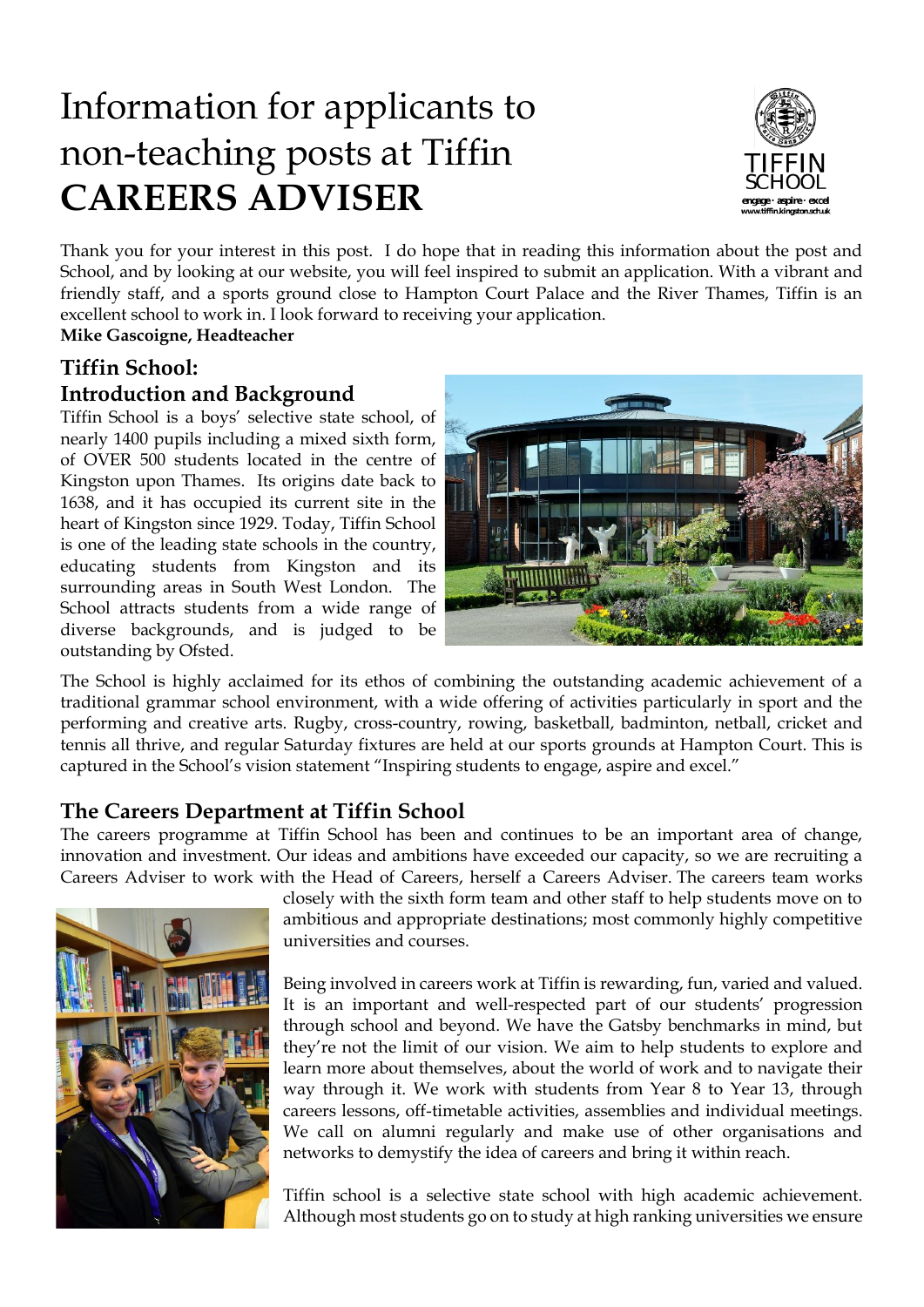that they learn about all of their options, including apprenticeships and school leaver programmes, and a wide range of courses and places to study. This [Year 12 careers bulletin](https://mailchi.mp/84d30c5976e0/opportunities-bulletin-careersfuture-related-19081350) indicates the range of opportunities we promote.

The new Careers Adviser will be an essential coach, guide and support to our students. Individual discussions with them will be a large part of the role, but the post-holder will contribute to our entire careers programme and collaborate with the Head of Careers on new ideas and developments. It is a job to grow within and from which to get great satisfaction.

This role is part-time. We are looking for someone who could ideally work four days a week during termtime, plus one week in the summer holiday. For the right candidate three and a half days will be considered.

Please see the job description and person specification for more detail.

# **Tiffin's Location: Kingston upon Thames**

The School's Kingston town site provides all of its teaching and learning facilities and some sports facilities. The School is also very fortunate to have its extensive playing fields in Hampton Court, where sport is played every afternoon, and at weekends, and its own boathouse in Kingston. Our sports ground is beautifully situated with the River Thames and Hampton Court Palace very close by.



# **School Facilities**



The School has very good facilities which have been developed over the years. The centre of the School is arranged around a garden that has the original 1929 building matched with the award winning, Learning and Resources Centre (LRC) built in 2004. The six main buildings which make up the site, together provide extensive facilities such as twelve fully equipped science laboratories, three art rooms and a drama studio. There is a large hall for assemblies which is also used for public performances, as well as a separate Dining Room and Sports Centre. The School is continuing to follow its master plan for the development of the site, and a new 2-storey building was constructed to house a dining hall and 5 more classrooms in 2018. We have just completed a £2.5 million extension to our Sports Centre on the School Site.

The School site in Kingston contains our all-weather floodlit artificial pitch. In addition, our playing fields at Hampton Court provide extensive playing facilities for rugby, cricket, cross country and football, and our boathouse, which we run in partnership with Kingston Rowing Club, is by the Thames near the centre of Kingston. We are most fortunate to have such facilities available that allow us to provide a range of sporting opportunities for our students and also provide a source of funding through third party lettings in the evenings and at weekends.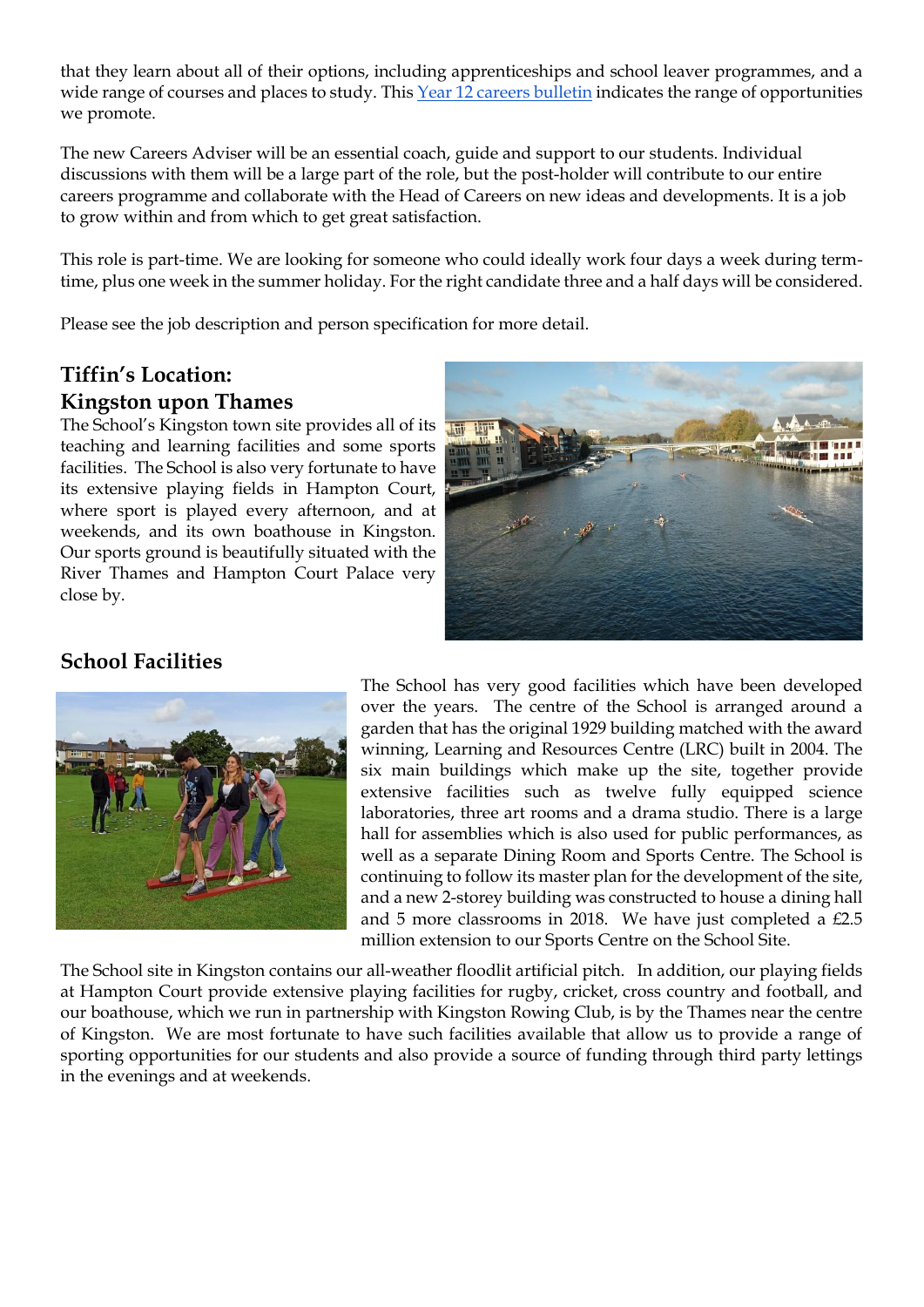# **Professional Development**

Tiffin invests in its staff through both internal and external professional development. Yet we also give a trust to our staff, as professionals, to carry out their job with the minimum bureaucracy necessary. All staff undergo induction. In all aspects of the support and administrative life of the School, Tiffin is fortunate to have a dedicated and committed support staff that allow the School to operate in such an effective way.



# **Staff and their Welfare**

There are at present about 75 teaching staff and 60 non-teaching staff at Tiffin. The School is a most friendly place to work, and there is an excellent and vibrant mix of both experienced and newer staff. It is a place where young staff can learn and progress, or older staff can hone their talents. There is a very good camaraderie among the staff, helped by the socials and events which are organised. Welfare of staff is a key concern of the management. We have our own salary scales which reflect the local government scales for Outer London, and non-teaching staff are able to join the Local Government Pension Scheme. Where the type of work requires it, uniform and Personal Protective Equipment will be made available.



## **Safeguarding of Children**

REHABILITATION OF OFFENDERS ACT 1974 (EXCEPTIONS) ORDER 1974 (AS AMENDED IN 2013)

Tiffin School is committed to safeguarding and promoting the welfare of children and young people and expects all staff to share this commitment. The post you are applying for is subject to an order under Section 4(4) of the Rehabilitation of Offenders Act 1974. Applicants must therefore provide information about all: convictions, cautions, warnings, reprimands, binding over or other orders, pending prosecutions, criminal investigations that are not "protected" as defined by the Rehabilitation of Offenders Act 1974 (Exceptions) Order 1975 (as amended in 2013).

# **Equal Opportunities**

Tiffin School is an equal opportunities employer and its policies, including the need to guard against false assumptions based on an applicant's sex, race, colour, nationality, ethnic or national origins, disability, religion, age, marital status, working pattern, sexual orientation or gender reassignment, are followed at all stages of the selection procedure.

# **How to apply**

Please access our website, [\(www.tiffinschool.co.uk\)](http://www.tiffinschool.co.uk/), for information on the [vacancy](http://www.tiffinschool.co.uk/about/vacancies.html) and an application form. Please e-mail to [vacancies@tiffin.kingston.sch.uk](mailto:vacancies@tiffin.kingston.sch.uk) by noon on Monday 20<sup>th</sup> June 2022.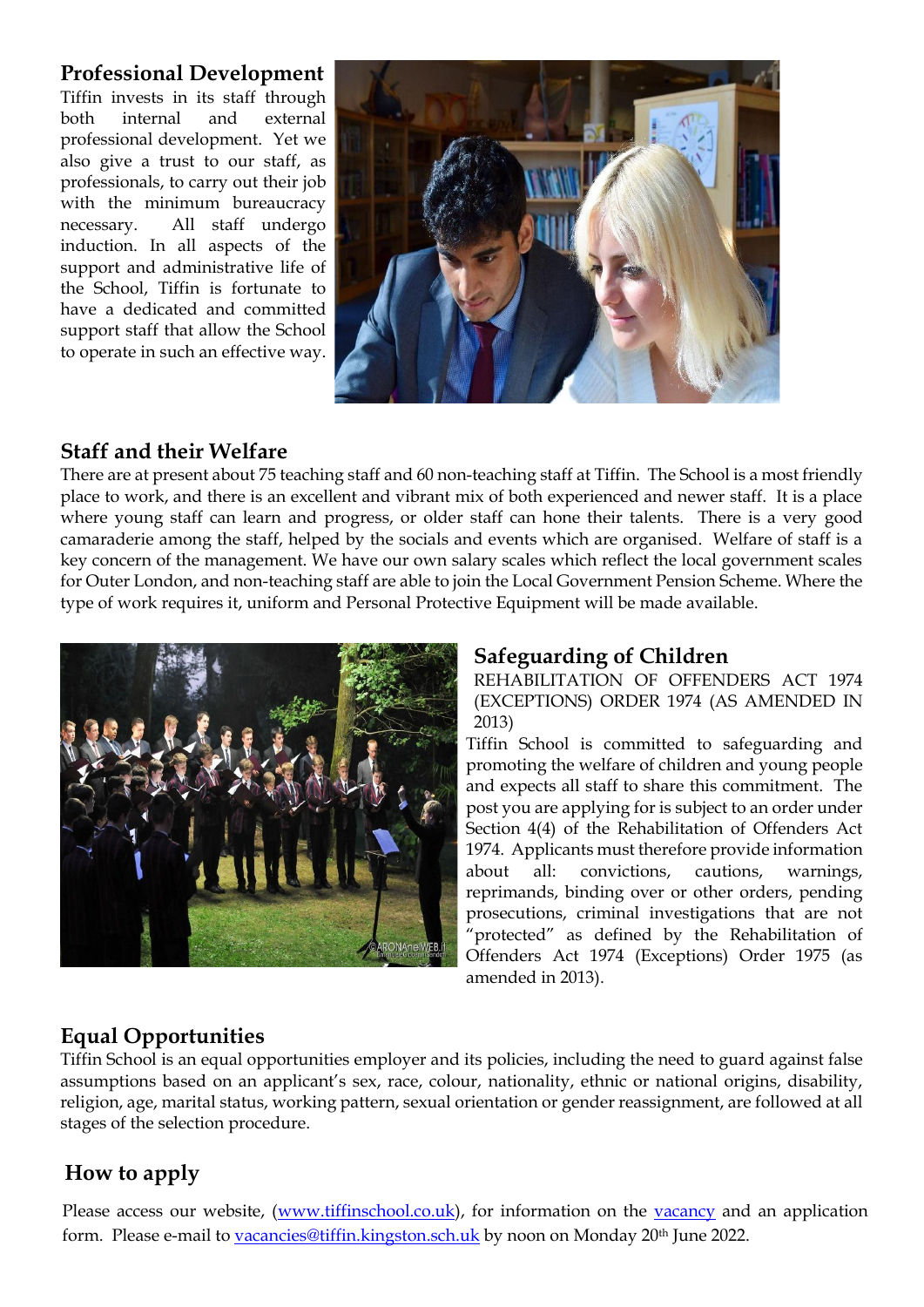# **JOB DESCRIPTION**

**Job Title:** Careers Adviser

**Responsible to:** Head of Careers

### **OVERVIEW OF THE ROLE**

1. To support the Head of Careers in delivering the whole school careers programme. The work will largely be student-focused, but will also involve collaborating on new ideas and organising and delivering other activities from which students will benefit.

### **MAIN TASKS AND RESPONSIBILITIES**

## **Supporting students - individual meetings**

- 2. Provide impartial support, guidance and information to students in all year groups, particularly at transition and decision points, through student-centred individual meetings. These will primarily be with Years 11-13, but some students in other year groups will also be prioritised. Common areas for discussion are subject choices, academic interests, post-16 and post-18 options, career interests, personal values and work experience.
- 3. Help students to build work experience; helping them to find, apply for and make the most of suitable placements. And/or contribute to school-based work simulations.
- 4. Give guidance and constructive feedback on CVs, application forms, interviews and personal statements, for part-time jobs, apprenticeships, university or work experience.
- 5. Offer advice and guidance on and around the GCSE and A level results days in August.

#### **Supporting students - other activities**

- 6. Contribute to the resources that we share with students to enable them to explore their options and interests. For example highlighting talks, work experience options, podcasts, gap year opportunities etc. that relate to careers or subject interests.
- 7. Contribute to the design, organisation and delivery of careers-related sessions or trips for classes or other groups, which take place during tutor time, lesson time or off-timetable days.
- 8. Attend parents' evenings and/or other out of hours activities, to offer information, advice and guidance.
- 9. Keep abreast of developments, initiatives and changes in the field.

## **Administration**

- 10. Organise your schedule for meeting students, in conjunction and agreement with other staff.
- 11. Write up and share notes from these meetings.
- 12. Review incoming careers correspondence and deal with it promptly.
- 13. Maintain and add to our records.
- 14. Contribute to collecting student feedback.
- 15. Responsible for work experience administration under direction of Head of Careers

## **School life**

- 16. Comply with policies and procedures relating to child protection, health, safety and security, confidentiality and data protection, reporting all concerns to an appropriate person.
- 17. Assist in such duties and activities relating to any of the above areas appropriate to grade as the Headteacher and Governors shall from time to time reasonably require.
- 18. Contribute to the overall ethos, work and aims of the school.